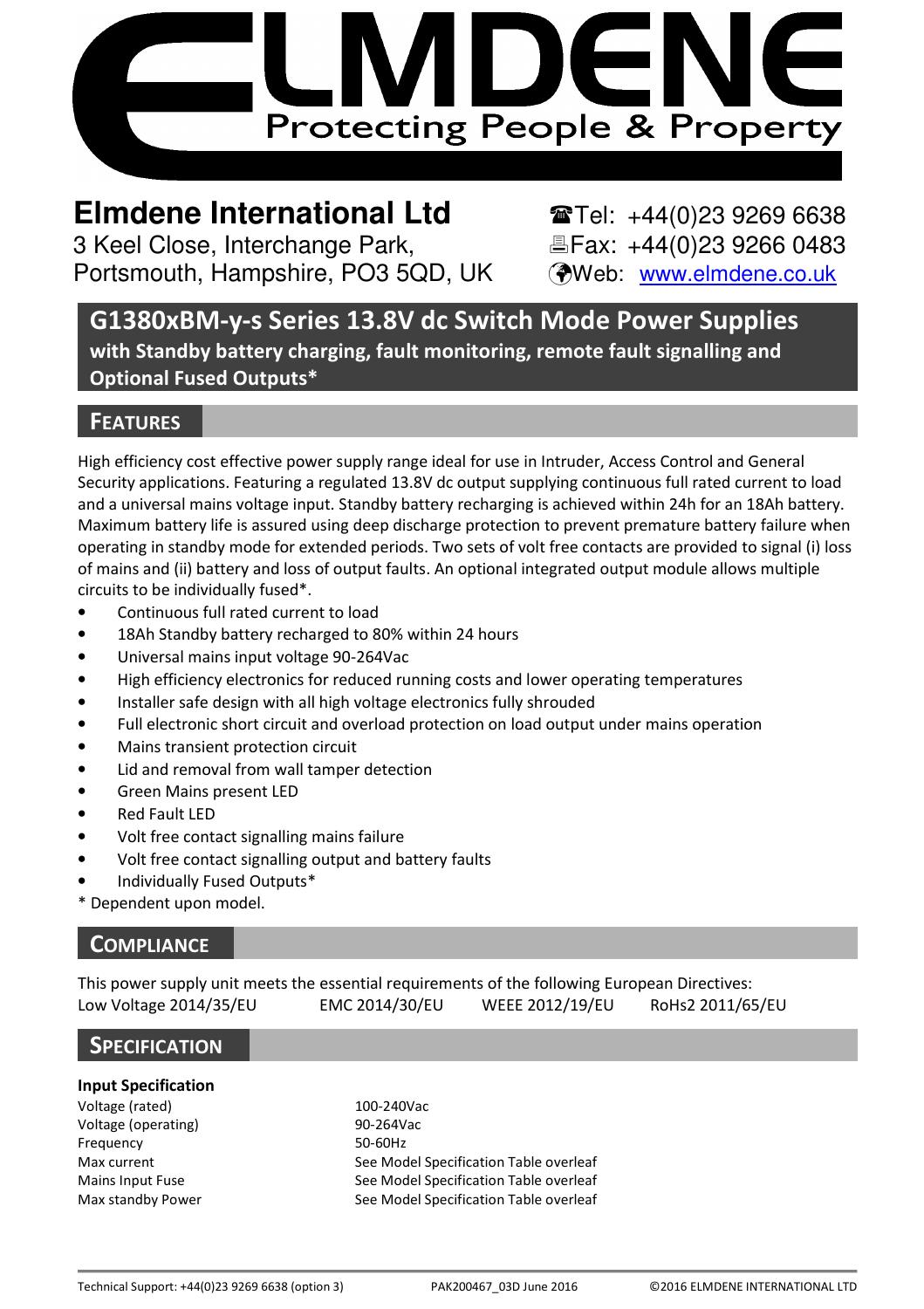

# SPECIFICATION (CONT.)

#### Output Specification

Voltage 13.5 – 14.2Vdc (13.8vdc nominal) on mains power

10.0 – 12.3Vdc on battery standby Max load current See Model Specification Table overleaf Ripple 150 mV pk-pk max Load output Fuse See Model Specification Table overleaf Overload Electronic shutdown until overload or short circuit removed (under mains power only)

#### Standby Battery

| Battery Type                            | 12V Valve Regulated Lead Acid          |
|-----------------------------------------|----------------------------------------|
| <b>Battery Capacity</b>                 | See below under enclosure size.        |
| <b>Battery Charging Fuse protection</b> | See Model Specification Table overleaf |

#### Mechanical

| Model                         | $G1380xBM-y-B$  | G13810BM-y-C   | G13810BM-y-R    | $G1380xBM-y-C$  |
|-------------------------------|-----------------|----------------|-----------------|-----------------|
| <b>Enclosure Dimensions</b>   | 355 x 330 x 80  | 330 x 275 x 80 | 390 x 410 x 80  | 330x 275 x 80   |
| w x h x d (mm) [external]     |                 |                |                 |                 |
| Battery Capacity              | 1 x NP17 (18Ah) | 2 x NP7 (8Ah)  | 2 x NP17 (18Ah) | 1 x NP17 (18Ah) |
| Weight (kg) excluding battery | 3, 4, 5A        | 10A            | 10A             | 3, 4, 5A        |
|                               | 4.3             | 4.3            | 5.42            | 3.7             |

### Environmental

Temperature  $-10$  to +40°C (operating) 95% RH non-condensing -20 to +80°C (storage)

### Model Specification Table

|                                              | G13803BM | G13804BM | G13805BM | G13810BM      |
|----------------------------------------------|----------|----------|----------|---------------|
| <b>Max Output Current to load</b>            | 3A       | 4A       | 5A       | $2 \times 5A$ |
| <b>Output Fuse*</b> (20mm glass)             | F3.15A   | F4.0A    | F5.0A    | 2 x F5.0A     |
| Max Mains Input Current (at<br>90Vac)        | 2.0A     | 2.0A     | 2.0A     | 3.0A          |
| <b>Mains Input Fuse</b><br>(20mm 250Vac HBC) | T3.15A   | T3.15A   | T3.15A   | T3.15A        |
| <b>Battery Fuse Protection</b>               | F3.15A   | F4.0A    | F5.0 A   | 2 x F5.0A     |

\* Single o/p models only

# LOCAL INDICATORS

#### Local Indicators

| MAINS LED (Green) | Mains present                                                              |
|-------------------|----------------------------------------------------------------------------|
| FAULT LED (Red)*  | Flashes (1s period) when: loss of mains, battery                           |
|                   | disconnected, output fuse fail, battery fuse fail, output short circuit or |
|                   | low output voltage                                                         |

\*For 10A model, only one Fault LED will be visible via front panel. Each module has independent fault monitoring and signalling.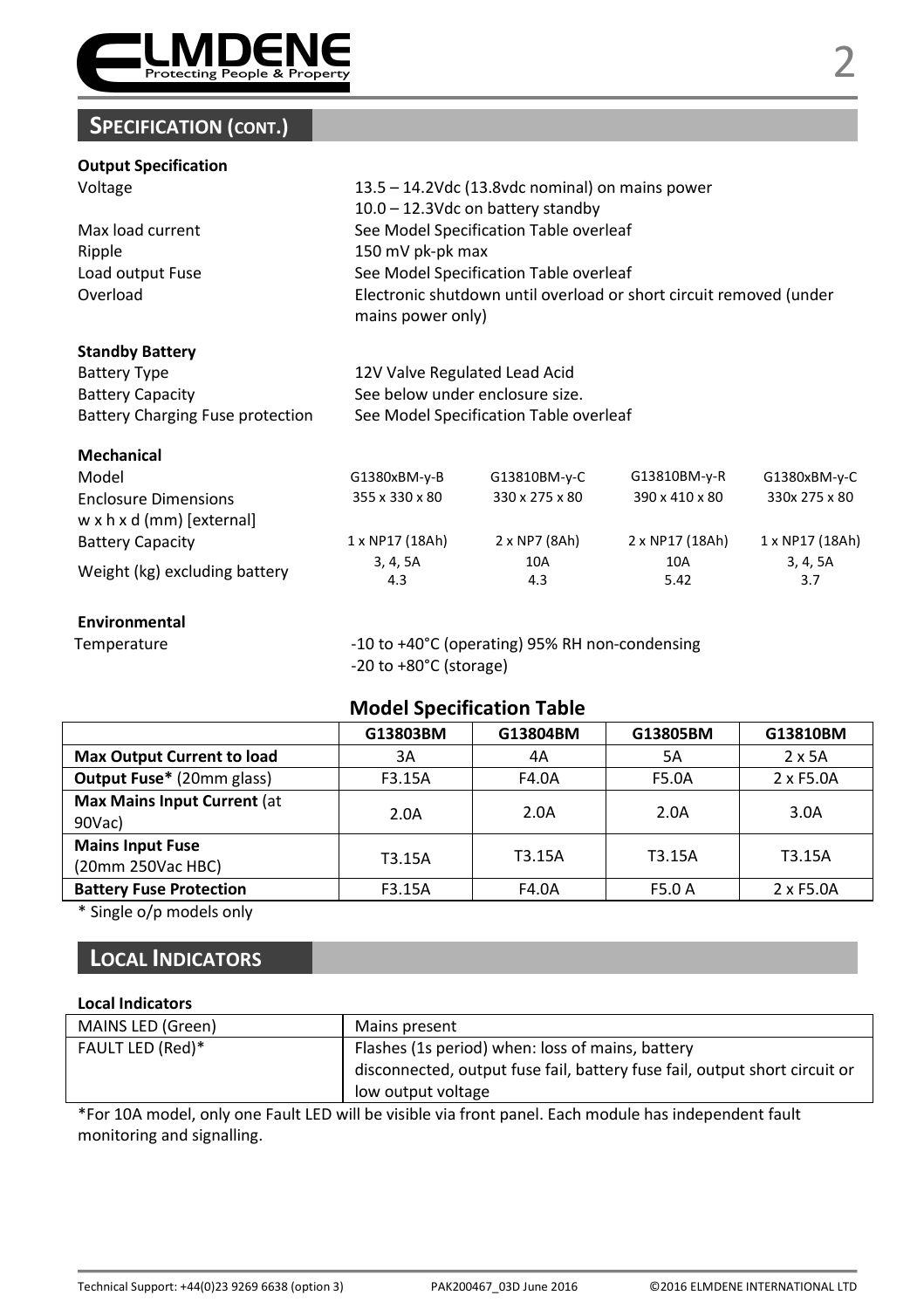

# SIGNALLING OUTPUTS

#### Signalling Outputs

GEN Fault (general) 0.1A @ 60vdc N/O volt free contact. Open when battery disconnected, \*output fuse fail, battery fuse fail or output short circuit. (\*Applies only to O/P 1 of multiple fused units) EPS Fault (mains) 0.1A @ 60vdc N/O volt free contact. Open when loss of mains for more than 10s Lid Tamper 3A @ 125vac N/O volt free contact. Note: Contact open in when lid opened by normal means or unit is removed from mounted surface (TAMPER ACTIVE condition).

# **CONNECTIONS**

\* Depending upon model

+LOAD 1,2,3,4\* +ve voltage output to load equipment -LOAD 1.2.3.4\* -ve voltage output to load equipment EPS Fault Voltfree contacts for loss of mains indication GEN Fault **Interpretatal Contacts for general faults** (see signalling outputs) +BATT +ve (Red lead) connection to standby battery -BATT **-ve (Black lead)** connection to standby battery

# INSTALLATION & COMMISSIONING

This unit is only suitable for installation as permanently connected equipment. The PSU is NOT SUITABLE for external installation. EQUIPMENT MUST BE EARTHED. Before installation, ensure that external disconnect device is OFF. The PSU should be installed according to all relevant safety regulations applicable to the application.





### Mounting

- 1) Mount securely in correct orientation allowing minimum clearance see diagram.
- 2) Route mains and low voltage output cables via different knockouts and/or cable entry holes.
- 3) Use bushes and cable glands rated to UL94 HB minimum.

#### Mains Power Up

- 4) Attach correctly rated mains cable (minimum 0.5mm<sup>2</sup> [3A], 300/500Vac) and fasten using cable ties.
- 5) Apply mains power. Check for 13.8Vdc on load outputs. Check green Mains LED is on.
- 6) Disconnect mains power.

### Load Output

- 7) Attach correctly rated load cable and fasten using cable ties. Note polarity.
- 8) Apply mains power. Check green Mains LED is on.
- 9) NOTE: Red LED may be illuminated to indicate that no battery has been connected. This is normal.
- 10) Verify load is operating correctly.
- 11) Disconnect mains power.